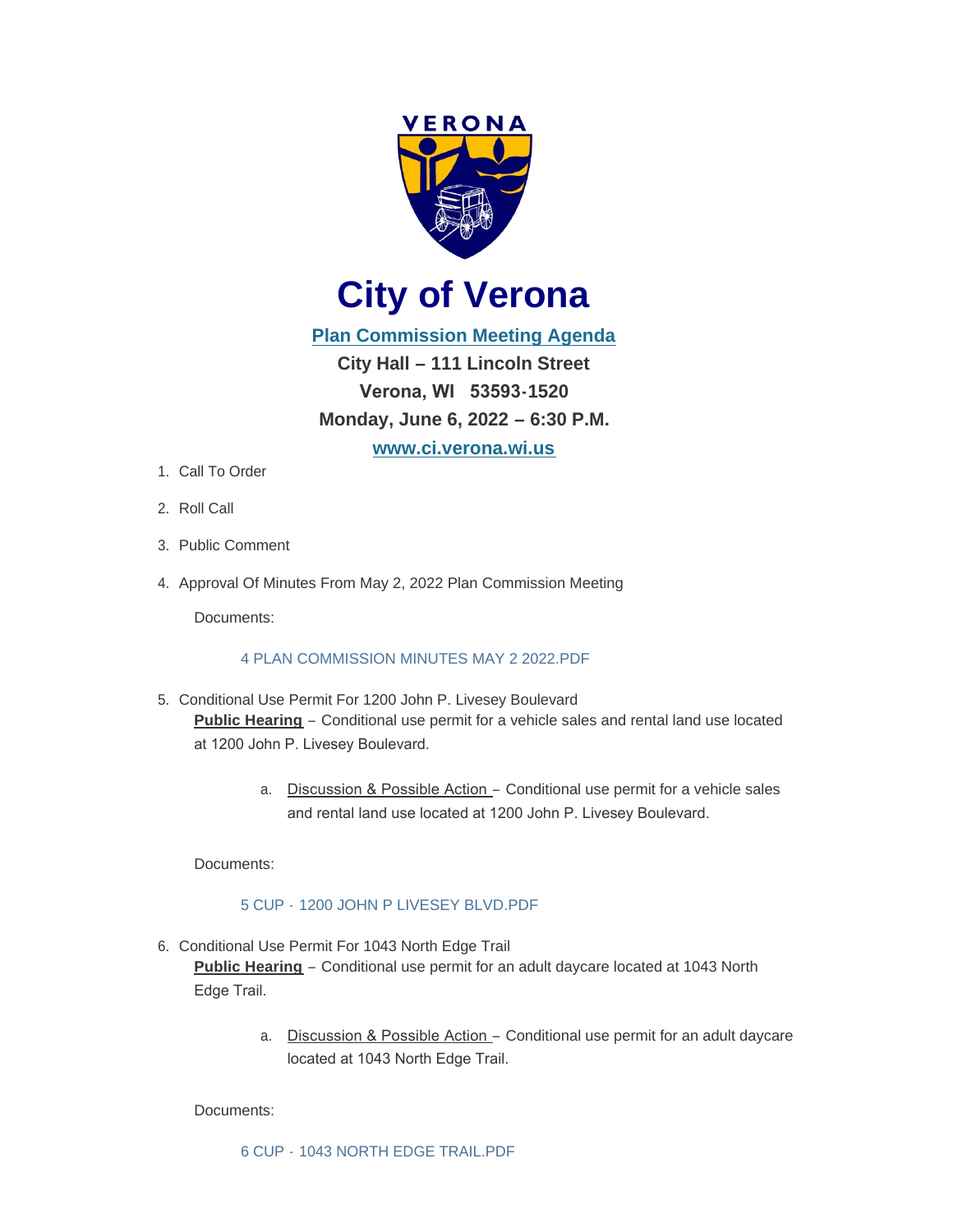7. Precise Implementation Plan Amendment For Lot 2, Prairie Oaks Drive, East Of Goddard **School** 

**Public Hearing** – Precise Implementation Plan (PIP) amendment review to construct a three (3)-story, 57-unit apartment building for Lot 2, Prairie Oaks Drive, east of Goddard School.

> a. Discussion & Possible Action – PIP amendment review for 57 apartment units for Lot 2, Prairie Oaks Drive.

Documents:

# [7 PIP AMEND -](http://www.ci.verona.wi.us/AgendaCenter/ViewFile/Item/156?fileID=3014) LOT 2.PDF

8. Site Plan Located At The Northeast Corner Of Liberty Drive And Clarity Street In Liberty Business Park

Discussion & Possible Action – Site plan review to construct a one (1)-story 4,353 square foot dental office located at the northeast corner of Liberty Drive and Clarity Street in Liberty Business Park.

Documents:

# [8 SITE PLAN -](http://www.ci.verona.wi.us/AgendaCenter/ViewFile/Item/157?fileID=3012) DENTIST.PDF

9. Certified Survey Map Located At The Northeast Corner Of Liberty Drive And Clarity Street In Liberty Business Park

Discussion & Possible Action – Certified survey map to create two (2) lots from one (1) lot located at the northeast corner of Liberty Drive and Clarity Street in Liberty Business Park.

10. Initial Review Located North Of Wildcat Way And East Of Kwik Trip, 233 Wildcat Way Discussion & Possible Action – Initial review to construct a two (2)-story eighty (80)-unit assisted living and memory care building located north of Wildcat Way and east of Kwik Trip, 233 Wildcat Way.

Documents:

### 10 INITIAL - [AZURA VERONA.PDF](http://www.ci.verona.wi.us/AgendaCenter/ViewFile/Item/158?fileID=3017)

11. Initial Review Located At 6878 And 6880 County Highway M Discussion & Possible Action - Initial review for a landscape contractor business land use located at 6878 and 6880 County Highway M.

Documents:

### 11 INITIAL REVIEW - [6878 AND 6880 CTH M.PDF](http://www.ci.verona.wi.us/AgendaCenter/ViewFile/Item/159?fileID=3015)

12. Initial Review Located At 7085 County Highway PD Known As The Dreger Property Discussion & Possible Action - Initial review to construct approximately 483 multi-family units with twenty-two (22) building and one (1) commercial lot located at 7085 County Highway PD known as the Dreger property.